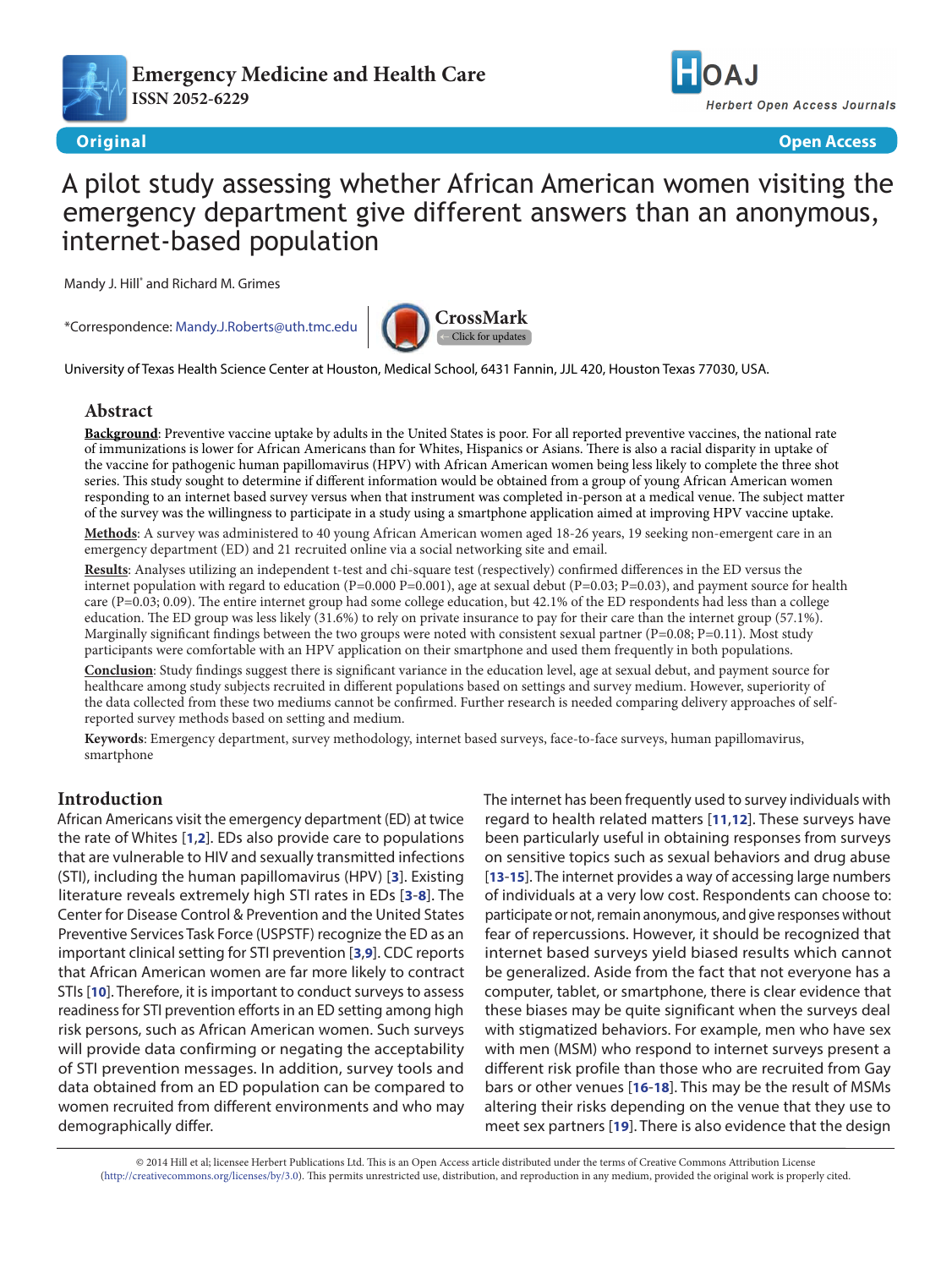and administration of an internet based survey can also alter the responses. Rosser et al., found that MSM were less likely to participate in studies where the survey was long, if the respondents were not being paid, there was concern that there was a risk of breach of confidentiality, if the survey had a high degree of difficulty, individuals thought of themselves as being too busy, and/or questions had sexual content [**[20](#page-4-13)**]. These studies have been conducted among MSM and certainly provide evidence of potential biases within that population. However, there is a paucity of studies that have examined the kinds of bias that might be introduced in internet based studies of sensitive topics in heterosexual, minority women.

 Therefore, a study was designed to determine if minority, heterosexual women recruited from an ED would have a different demographic profile and would provide different responses to the same questions than respondents who were recruited from the internet. The study queried the two groups of young African-American women as to whether they would be willing to have a smartphone application (app) that would provide information about the HPV vaccine. Apps have often been used to provide information and reminders to individuals about health related topics [**[21](#page-4-14)**,**[22](#page-4-15)**]. The HPV vaccine was chosen as a topic that is associated with sexual behavior and might be considered sensitive. It was expected that the internet population would have a higher income, be more likely to have health insurance, be more knowledgeable about HPV prevention, have lower risks for STIs, and be more likely to accept STI prevention messages.

## **Methods**

# **Recruitment**

Participants were recruited from two settings: a local hospital's ED and online via a social networking site or email. A thirty item survey was given over a four month period to a convenience sample of 40 African American women aged 18-26 years, who either completed an online survey (n=21) or sought nonemergent care in a local ED of a Level I Trauma hospital (n=19). Women recruited from the ED who (1) identified themselves as African-American, (2) owned a smartphone, and (3) had been cleared for discharge from the ED were approached and informed about the study by a research associate. Women recruited from the ED were informed about the details of the study and provided informed consent. Women recruited on the internet were able to respond anonymously to the survey.

The survey included measures from previously used surveys that assessed patient's knowledge [**[23](#page-4-16)**,**[24](#page-4-17)**], attitudes [**[24](#page-4-17)**], beliefs [**[23](#page-4-16)**], potential barriers to HPV vaccination [**[25](#page-4-18)**], and acceptability of HPV vaccinations among young adults [**[26](#page-4-19)**]. Questions used in these manuscripts were modified and tailored toward the demographic characteristics of the study population. Additional questions concerning comfort with a smartphone and acceptability were added by the researcher. The study was approved by the University of Texas Health Science Center at Houston's Committee for the Protection of

Human Subjects, the institutional review board.

# **Measures**

#### *Dependent variables*

The categorical value 'perceived willingness to participate in a smartphone app based research project encouraging HPV vaccine uptake' is designated as the outcome variable for this study. The question read, 'If given the opportunity to participate in a research project where you would get a free, interactive application on your smartphone to evaluate your willingness to get the HPV vaccine (at no cost), would you participate? The response was a yes/no format.

## *Independent variables*

Categorical variables included demographics: age, monthly income, education, sexual preference, contraception use, having a consistent sexual partner, history of a (STI), history of HIV/STI testing, number of lifetime sexual partners, age at sexual debut, usual source of care, and payment source for health care; HPV vaccine uptake questions: actual receipt of HPV vaccine; HPV knowledge based questions: knowledge of HPV prevention methods; and smartphone based questions: frequency of smartphone app use and comfort with an STI (HPV) app on smartphone.

# **Statistical analysis**

Fisher's exact test and chi square analysis were used to determine the difference between the demographic and behavioral variables and smartphone usage. A t-test was used to analyze the relationships between the demographic and behavioral variables and the willingness to participate in a research study that used an app for the HPV vaccine.

# **Results**

The majority of subjects recruited from both the ED and the internet were 21 years of age or older, had a monthly income of \$1,000 or more, were heterosexual, did not have a history of an STI, had a sexual debut between 16 and 17 years of age, reported a history of HIV/STI testing, reported 1 sexual partner, had a usual source of care, had not received the HPV vaccine, and had knowledge of condom use and HPV vaccine receipt as known HPV prevention methods. The internet population differed from the ED population with regard to education  $(P=0.003)$ , age at sexual debut  $(P=0.05)$ , and payment source for health care (P=0.03) (**[Table 1](#page-2-0)**). Approximately two-thirds of both groups reported that they were frequent users of their smartphones. There were no significant differences between the two groups with regard to their comfort with having an HPV related app on their smartphone (**[Table 2](#page-3-0)**). The data were also analyzed, stratified by ED or internet, to determine whether demographic or behavioral variables predicted whether the respondents would be willing to use the smartphone app. Predictors of willingness differed when comparing the internet population to the ED population on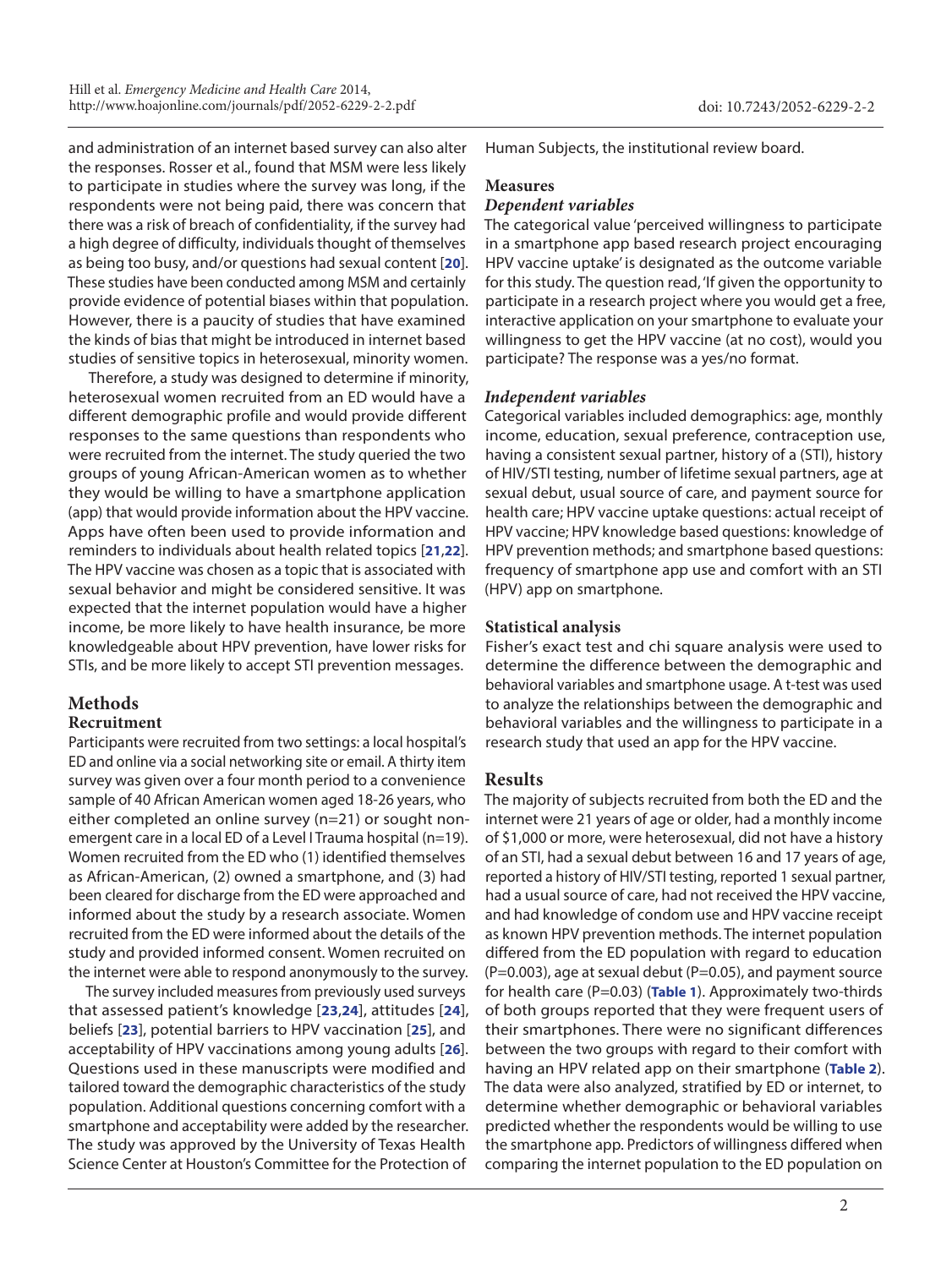| Variable                                         | <b>Categories of Variable</b> | Total $(N=40)$ | $ED(N=19)$  | Internet $(N=21)$ | P-value                  |
|--------------------------------------------------|-------------------------------|----------------|-------------|-------------------|--------------------------|
| Education                                        | No college                    | $8(20.0\%)$    | $8(42.1\%)$ | $0(0.0\%)$        | 0.001                    |
|                                                  | Some college                  | 32 (80.0%)     | 11 (57.9%)  | 19 (100%)         | $\overline{\phantom{a}}$ |
| Age at sexual debut <sup>a</sup>                 | < 18 years                    | 21 (53.8%)     | 13 (72.2%)  | $8(38.1\%)$       | 0.05                     |
|                                                  | $\geq 18$ years               | 18 (46.2%)     | 5(27.8%)    | 13 (61.9%)        | $-$                      |
| Payment Source                                   | Private                       | 18 (45.0%)     | 6(31.6%)    | $12(57.1\%)$      | 0.03                     |
| (Insurance)                                      | No                            | $10(25.0\%)$   | $4(21.1\%)$ | 6(28.6%)          |                          |
|                                                  | Government                    | 12 (30.0%)     | $9(47.4\%)$ | 3(14.3%)          | $- -$                    |
| Consistent sexual                                | Yes                           | 26 (65.0%)     | 15 (78.9%)  | 11 (52.4%)        | 0.10                     |
| partner                                          | No                            | 14 (35.0%)     | $4(21.1\%)$ | 10 (47.6%)        | $-$                      |
| Age                                              | $<$ 21 years                  | $10(25.0\%)$   | $4(21.1\%)$ | 6(28.6%)          | 0.72                     |
|                                                  | $\geq$ 21 years               | 30 (75.0%)     | 15 (78.9%)  | $15(71.4\%)$      | $\overline{\phantom{a}}$ |
| Monthly Income                                   | $<$ \$1,000                   | 14 (25.0%)     | 6(31.6%)    | $8(38.1\%)$       | 0.74                     |
|                                                  | $\geq$ \$1,000                | 26 (65.0%)     | 13 (68.4%)  | 13 (61.9%)        | $\overline{\phantom{a}}$ |
| Sexual preference                                | Women                         | $2(5.0\%)$     | $0(0.0\%)$  | $2(9.5\%)$        | 0.48                     |
|                                                  | Men                           | 38 (95.0%)     | 19 (100%)   | 19 (90.5%)        | $\overline{\phantom{a}}$ |
| Contraception use                                | Male condom                   | $16(40.0\%)$   | $9(47.4\%)$ | $7(33.3\%)$       | 0.59                     |
|                                                  | Other                         | 13 (32.5%)     | 6(31.6%)    | $7(33.3\%)$       | $-$                      |
|                                                  | None                          | 11 (27.5%)     | $4(21.1\%)$ | 7(33.3%)          | $-$                      |
| History of a STI                                 | Yes                           | 7(17.5%)       | 3(15.8%)    | $4(19.0\%)$       | 1.00                     |
|                                                  | No                            | 33 (82.5%)     | 16 (84.2%)  | 17 (81.0%)        | $- -$                    |
| History of HIV/STI                               | Yes                           | 27 (67.5%)     | 13 (68.4%)  | 14 (66.7%)        | 1.00                     |
| testing                                          | No                            | 13 (32.5%)     | 6 (31.6%)   | 7(33.3%)          | 44                       |
| Number of sex                                    | $\boldsymbol{0}$              | $8(20.0\%)$    | $4(21.1\%)$ | $4(19.0\%)$       | 0.59                     |
| partners                                         | $\mathbf{1}$                  | 22 (55.0%)     | 9 (47.4%)   | 13 (61.9%)        | $-$                      |
|                                                  | 2 or more                     | $10(25.0\%)$   | 6 (31.6%)   | $4(19.0\%)$       | $-1$                     |
| Usual source of care                             | Yes                           | 29 (72.5%)     | 14 (73.7%)  | 15 (71.4%)        | 1.00                     |
|                                                  | No                            | 11 (27.5%)     | 5(26.3%)    | 6(28.6%)          | $-$                      |
| Actual receipt of HPV                            | Yes                           | 7(17.5%)       | $4(21.1\%)$ | $3(14.3\%)$       | 0.69                     |
| Vaccine                                          | No                            | 33 (82.5%)     | 15 (78.9%)  | 18 (85.7%)        |                          |
| Perceived availability                           | Less Likely                   | $10(25.0\%)$   | 5(26.3%)    | $5(23.8\%)$       | 1.00                     |
| of the HPV vaccine                               | More Likely                   | 30 (75.0%)     | 14 (73.7%)  | $16(76.2\%)$      |                          |
| Knowledge of HPV prevention methods <sup>b</sup> | Having 1 sex partner          | $12(30.0\%)$   | 3(7.5%)     | 9(22.5%)          | 0.60                     |
|                                                  | Avoid polygamous sex partner  | 14 (35.0%)     | $6(15.0\%)$ | $8(20.0\%)$       |                          |
|                                                  | Use a condom                  | 29 (72.5%)     | 13 (32.5%)  | 16 (40.0%)        |                          |
|                                                  | HPV vaccination               | 36 (90.0%)     | 17 (42.5%)  | 19 (47.5%)        | $\overline{a}$           |

<span id="page-2-0"></span>

a=one respondent did not answer this question. b=more than one answer was allowed.

the basis of education ( $p=0.001$ ), age at sexual debut ( $p=0.05$ ), payment source for health care (P=0.09), and the presence of a consistent sexual partner (p=0.08) (**[Table 3](#page-3-0)**).

## **Discussion**

This is the first study to assess if young adult, African American women, recruited online or in-person, would respond to the same survey in the same manner. It had been expected that the internet population would be more likely to have health insurance, be more knowledgeable about HPV prevention, have lower behavioral risks for STIs, and be more likely to accept STI prevention messages. Findings showed the only differences that conformed to the original expectations were that the internet group was more likely to have health insurance. While there were no difference in the willingness of the two groups to have a smartphone app with HPV information, it is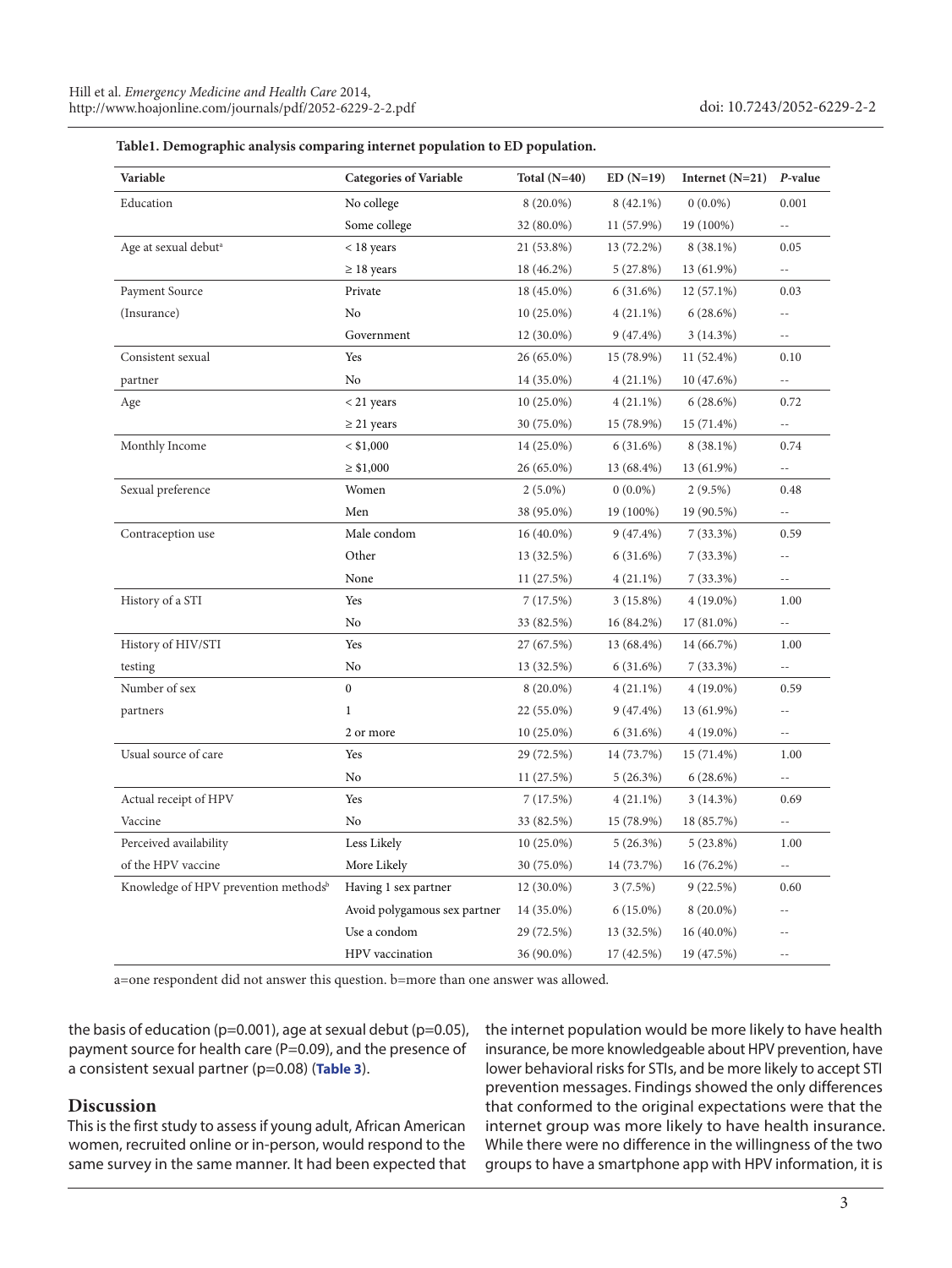<span id="page-3-0"></span>

| Table 2. Summary statistics of smartphone app related variables. |  |  |  |  |  |
|------------------------------------------------------------------|--|--|--|--|--|
|------------------------------------------------------------------|--|--|--|--|--|

| Variable                                                     | Total $(N=40)$ | $ED(N=19)$  | Internet $(N=21)$ | P-value           |  |
|--------------------------------------------------------------|----------------|-------------|-------------------|-------------------|--|
| Frequency of mobilephone use                                 |                |             |                   |                   |  |
| Infrequently                                                 | 12 (30.0%)     | 6(31.6%)    | 6(28.6%)          | $0.70^{\rm a}$    |  |
| Frequently                                                   | 28 (70.0%)     | 13 (68.4%)  | $15(71.4\%)$      |                   |  |
| Comfort with an STI (HPV) mobile application on mobile phone |                |             |                   |                   |  |
| Not comfortable                                              | $10(25.0\%)$   | $4(21.1\%)$ | 6(28.6%)          | 0.40 <sup>b</sup> |  |
| Partially<br>comfortable                                     | 12 (30.0%)     | 5(26.3%)    | $7(33.3\%)$       | - -               |  |
| Comfortable                                                  | 18 (45.0%)     | 10(52.6%)   | $8(38.1\%)$       |                   |  |
|                                                              |                |             |                   |                   |  |

a=Fishers exact test; b=t test.

**Table 3. Chi-square analysis of differences, stratified by setting, in the demographic and behavioral variables and the perceived willingness to participate in a smartphone application based research project.**

| Variable                                      | $\alpha^2$ | P-value  |
|-----------------------------------------------|------------|----------|
| Education                                     | 11.05      | $0.001*$ |
| Age at sexual debut                           | 4.54       | $0.05*$  |
| Payment source                                | 5.31       | $0.09*$  |
| Consistent sexual partner                     | 3.10       | 0.08     |
| Comfort with an STI (HPV) app on mobile phone | 0.30       | 0.58     |
| Contraception                                 | 1.05       | 0.59     |
| History of HIV/STI testing                    | 0.01       | 0.91     |
| Number of sexual partners                     | 1.03       | 0.59     |
| Usual source of care                          | 0.03       | 0.87     |
| Actual receipt of HPV vaccine                 | 0.32       | 0.57     |
| Perceived availability of the HPV vaccine     | 3.90       | 0.42     |
| Knowledge of HPV prevention methods           | 2.36       | 0.31     |
|                                               |            |          |

\*Fisher's Exact Test p-value.

important to note that one quarter of the respondents were not comfortable with having the app on their smartphone. The fact that there were no differences between the groups suggests that social and cultural norms persist and are not altered by demographic or venue differences. While the venue of recruitment was not important, the study does raise the question of whether the smartphone is a universal means of educating about sensitive topics in this population.

When interpreting these results, one should realize that there is conflicting literature and data regarding the validity of survey data obtained from the internet regarding sensitive topics among minority populations. While a research group found internal consistency and test-retest reliability coefficients when comparing Internet and telephone administered measures [**[27](#page-4-20)**]; another study challenged the validity of responses received from an internet based survey, particularly among stigmatized persons [**[20](#page-4-13)**]. An additional study showed test-retest reliability across Internet and telephone survey administration exceeded the minimal threshold of 70% for most of the measures, indicating strong agreement between the two survey methods [**[28](#page-4-21)**]. Other published findings provide reassurance to future researchers exploring the internet as a study setting that useful information can be obtained from internet respondents [**[29](#page-4-22)**].

These findings suggest the ED can be a place to provide STI prevention messages to African American women and that this population will provide behavioral information in that setting. ED researchers may consider experimenting with smartphone apps to educate patients. It has been shown that 52% of smartphone owners have used their phones to look up health or medical information, a finding with relevance to researchers exploring trends related to young people and African Americans, as these groups are more likely to have mobile internet access [**[30](#page-4-23)**]. A smaller portion of Americans, 19% of smartphone owners, have downloaded an app to track or manage their health information [**[30](#page-4-23)**].

#### **Limitations**

The primary limitation of the study is the small sample size. Clearly this pilot study needs to be replicated with a larger sample size in other settings, including the internet and the ED. The Likert scale assessing comfort with an HPV application on a smartphone did not have a neutral option, thus, this may have limited the investigator's ability to discern variances in comfort among individuals who were neutral in opinion. Another study limitation is that the data was based on self-report. The survey questions assessing comfort with and acceptability of smartphones for prevention apps have not been validated.

## **Conclusions**

This published study enrolled racial/ethnic minorities of low socioeconomic status; thus, findings strengthen the notion that internet based research among this subgroup can be conducted [**[29](#page-4-22)**]. Future research is needed to compare the reliability of data collected from the Internet and face-to-face survey. Researchers are advised to use equivalent questions to ensure consistency of items and scales in different venues [**[29](#page-4-22)**]. Discerning differences aids in improving reliability, validity, and equivalence of measures across mediums, and assists in identifying sources of error or systematic measurement bias [**[29](#page-4-22)**].

#### **Competing interests**

The authors declare that they have no competing interests.

**Authors' contributions**

| <b>Authors' contributions</b>      | <b>MJH</b> | <b>RMG</b> |  |  |  |
|------------------------------------|------------|------------|--|--|--|
| Research concept and design        |            |            |  |  |  |
| Collection and/or assembly of data |            |            |  |  |  |
| Data analysis and interpretation   |            |            |  |  |  |
| Writing the article                |            |            |  |  |  |
| Critical revision of the article   |            |            |  |  |  |
| Final approval of article          |            |            |  |  |  |
| Statistical analysis               |            |            |  |  |  |